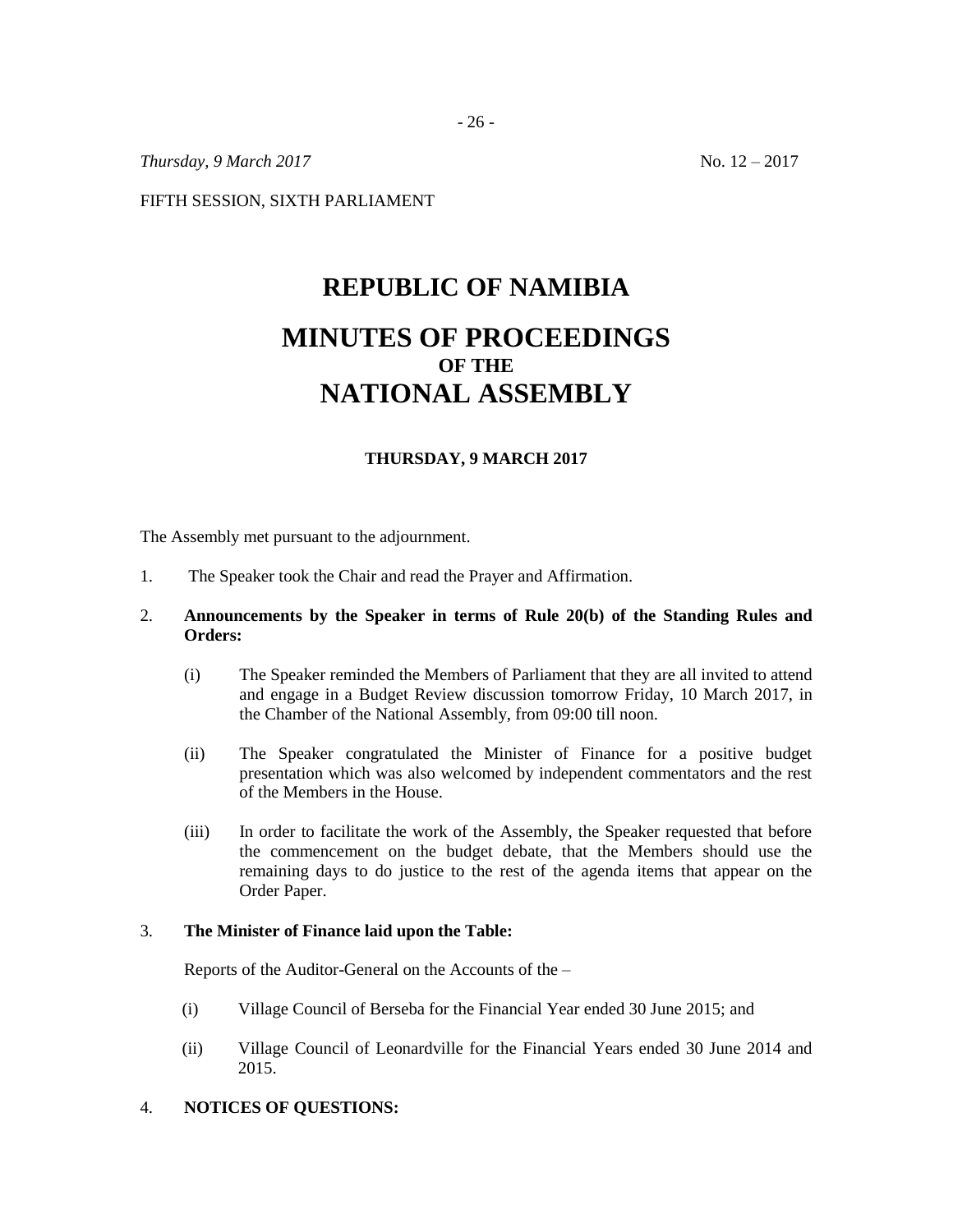- (i) Ms. Van den Heever (DTA) to ask the Minister of Urban and Rural Development (No. 40).
- (ii) Ms. Van den Heever (DTA) to ask the Minister of Urban and Rural Development (No. 41).
- (iii) Mr. Auchab (UDF) to ask the Minister of Industrialization, Trade and SME Development (No. 42).

#### 5. **Ministerial Statement in terms of Rule 98 of the Standing Rules and Orders:**

The Minister of Industrialization, Trade and SME Development made a Ministerial statement regarding the developments at SME Bank Limited.

#### 6. **QUESTIONS DEALT WITH:**

- (i) Mr. Kavekotora (RDP) asked the Minister of Finance (No. 5) *Replied to.*
- (ii) Mr. Kavekotora (RDP) asked the Minister of Home Affairs and Immigration (No. 6) – *Stands over.*
- (iii) Mr. Mbai (NUDO) asked the Minister of Agriculture, Water and Forestry (No. 9) *Replied to.*
- (iv) Mr. Fleermuys (WRP) asked the Minister of Gender Equality and Child Welfare (No. 12) – *Stands over.*
- (v) Ms. Gowases (RP) asked the Minister of Education, Arts and Culture (No.  $13$ ) *Replied to.*
- (vi) Ms. Van den Heever (DTA) asked the Minister of Urban and Rural Development (No. 14) – *Replied to.*
- (vii) Ms. Van den Heever (DTA) asked the Minister of Urban and Rural Development (No. 15) – *Replied to.*
- (viii) Ms. Dienda (DTA) asked the Minister of Education, Arts and Culture (No. 16) *Replied to.*
- (ix) Ms. Dienda (DTA) asked the Prime Minister (No. 17) *Replied to.*
- $(x)$  Ms. Dienda (DTA) asked the Minister of Education, Arts and Culture (No. 18) *Replied to.*
- (xi) Mr. Nekundi (SWAPO) asked the Minister of Mines and Energy (No. 19) *Replied to.*
- (xii) Mr. Venaani (DTA) asked the Attorney General (No. 20) *Stands over.*
- (xiii) Mr. Venaani (DTA) asked the Minister of Defence (No. 21) *Stands over.*
- (xiv) Mr. Venaani (DTA) asked the Minister of Agriculture, Water and Forestry (No. 22) – *Stands over.*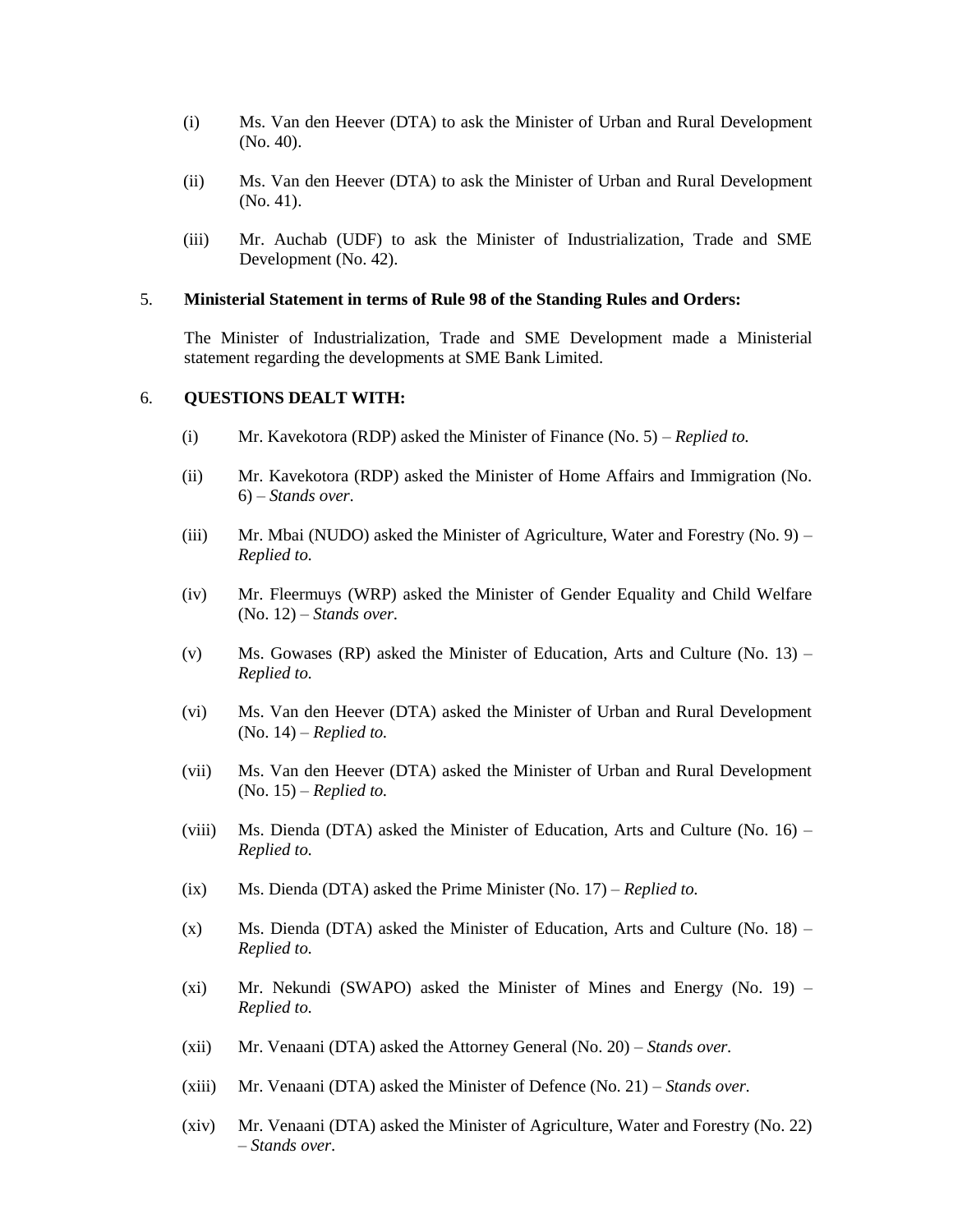- (xv) Mr. Jahanika (NUDO) asked the Minister of Urban and Rural Development (No. 23) – *Replied to.*
- (xvi) Ms. Van den Heever (DTA) asked the Minister of Gender Equality and Child Welfare (No. 24) – *Replied to.*

## 7. **FIRST ORDER READ:**

Reconsideration *– Public Private Partnership Bill* [B. 24 – 2016].

The Minister of Finance moved, seconded by Ms. Haingura: That the Bill now be reconsidered.

Agreed to.

The Minister of Finance informed the Assembly that the objection to the principle of the Bill is not valid and explained.

Question put: That the principle be re-affirmed.

Agreed to.

Having reconsidered the Bill and re-affirmed its principle, the Speaker reported that the Bill shall now be taken up in Committees.

#### 8. **SECOND ORDER READ:**

Committee Stage – *Nature Conservation Amendment Bill* [B. 22 – 2016] – [Minister of Environment and Tourism].

The Minister of Environment and Tourism moved, seconded by Mr. Nekundi: That the Assembly now goes into Committee.

Agreed to.

ASSEMBLY IN COMMITTEE:

Clause 2, 3, 5, 6, 7 and 9 put and agreed to. Clause 1 and 8(87) as amended, put and agreed to. Title put and agreed to.

#### ASSEMBLY RESUMED:

Bill reported with amendment.

The Minister of Environment and Tourism moved, seconded by the Minister of Justice: That the Bill be read a Third Time.

Agreed to.

*Nature Conservation Amendment Bill* [B. 22 – 2016] read a Third Time.

## 9. **THIRD ORDER READ:**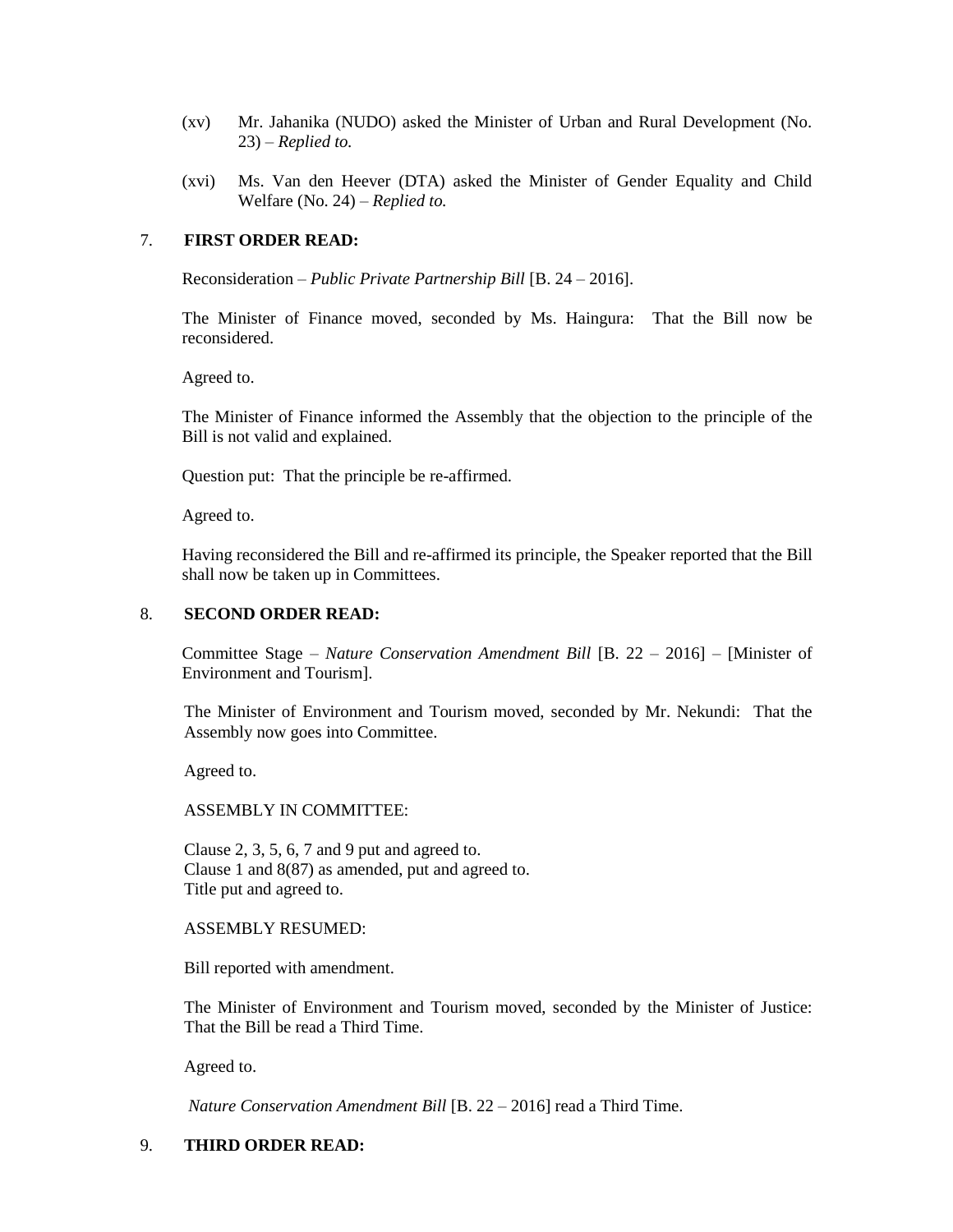Committee Stage – *Access to Biological and Genetic Resources and Associated Traditional Knowledge Bill* [B. 4 – 2017].

The Minister of Environment and Tourism moved, seconded by Ms. Kafula: That the Assembly now goes into Committee.

Agreed to.

ASSEMBLY IN COMMITTEE:

The Minister of Environment and Tourism moved: That the Bill be adjourned to Tuesday, 14 March 2017.

Agreed to.

ASSEMBLY RESUMED:

Progress reported to the Speaker and leave given to sit again.

## 10. **FOURTH ORDER READ:**

Resumption of Debate on Second Reading – *Namibian Time Bill* [B. 28 – 2016].

Question before the Assembly on Tuesday, 7 March 2017, as moved by the Minister of Home Affairs and Immigration (page 10): That the Bill be read a Second Time.

The Deputy Minister of Education, Arts and Culture moved without notice, seconded by the Deputy Minister of Home Affairs and Immigration, that the Bill be referred to the relevant Standing Committee for further scrutiny and report back.

Agreed to.

## 11. **FIFTH ORDER READ:**

Resumption of Debate on the impact of Chinese involvement in the Namibian construction industry.

Question before the Assembly on Tuesday, 7 March 2017, as moved by Mr. Van Wyk (page 22): That the Motion be adopted.

On the motion of the Prime Minister, seconded by the Minister of Works and Transport, debate adjourned until Tuesday, 14 March 2017.

## 12. **FIRST NOTICE OF A MOTION:**

The Minister of Urban and Rural Development moved, seconded by the Minister of Mines and Energy:

That leave be given to introduce a Bill to amend the Regional Councils Act, 1992, so as to provide for certain definition; to provide for eligibility of member of regional council to National Council; to subject the appointment of a person as chief regional officer to the approval of the Minister; to increase certain penalties; and to provide for incidental matters.

*Regional Councils Amendment Bill* [B. 23 – 2016] read a First Time.